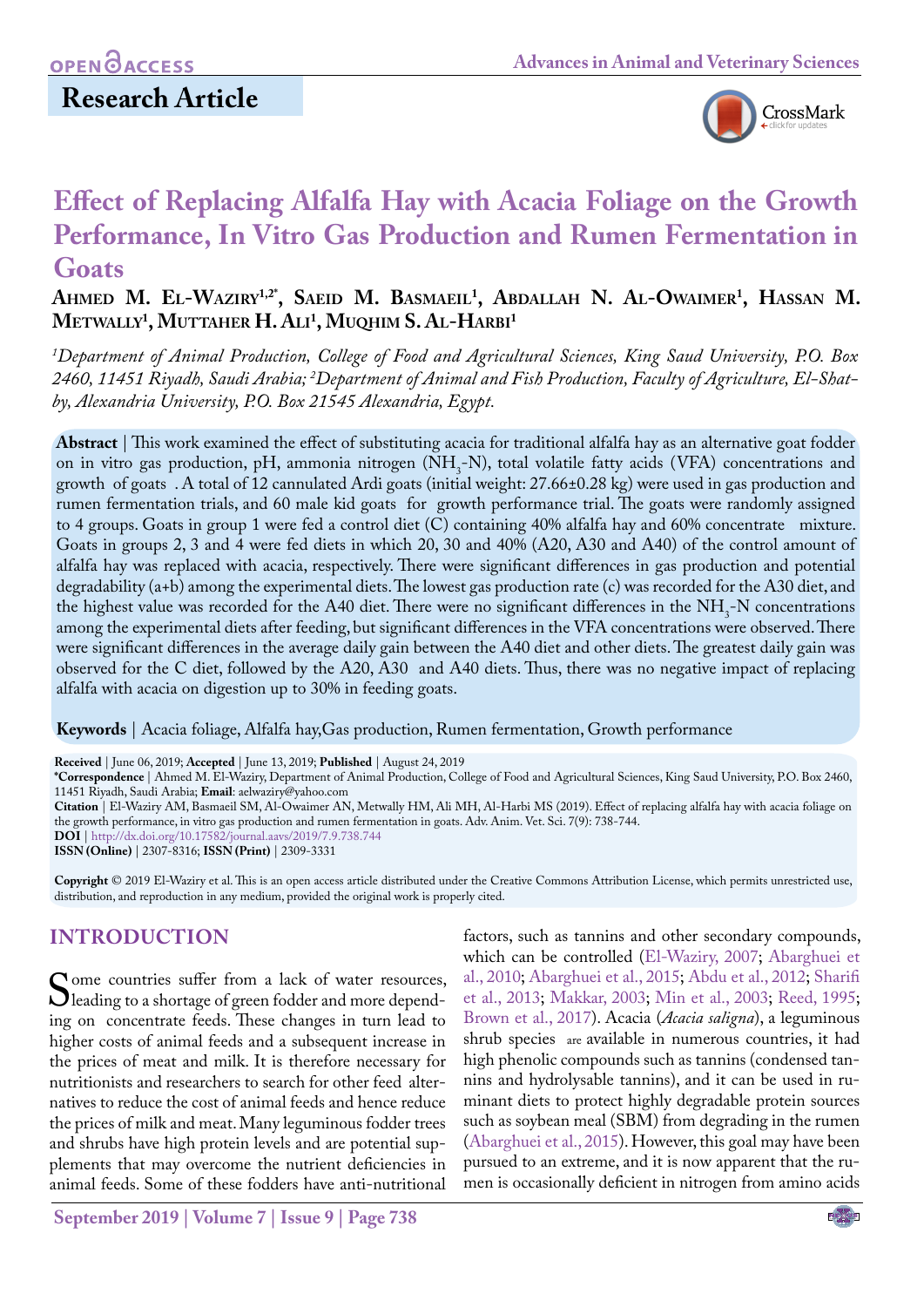(AAs). Therefore, additional experiments are needed to determine the best treatment for ruminant diets. Potential solutions may be physical treatments (such as heat treatment) or physiochemical treatments. This latter treatment class includes the addition of shrubs to the protein sources and the extraction of phenolic components from shrubs before they are added to the diet. Therefore, the objective of this work was to evaluate the effect of replacing alfalfa hay with acacia foliage as a non-traditional fodder (alternative green fodder) on gas production, rumen fermentation and growth performance.

### **MATERIALS AND METHODS**

Acacia foliage was collected from Wadi Hanifa in the Riyadh region, Kingdom of Saudi Arabia, from March to June 2014. The acacia foliage was sun-dried, ground and chemically analysed. Then it was incorporated into experimental diets at 0, 20, 30 and 40% (C, A20, A30 and A40 diets, respectively) and mixed with the experimental diets. A total of 12 cannulated Ardi male goats were used for rumen fermentation and gas production trials. Goats were randomly assigned to 4 groups; 3 animals each. The animals were fed alfalfa hay for 2 weeks prior to being assigned the experimental diets. The animals were ear tagged and vaccinated with anthelminthic treatments during these 2 weeks. The components of the experimental diets are shown in [Table 1](#page-1-0). In vitro gas production tests were conducted [\(Menke and Steingass 1988](#page-6-5)) using rumen fluid collected from the cannulated goats before the morning feeding. These tests were used to determine the extent of degradation associated with the experimental diets. Buffer and mineral solutions were prepared and placed in a water bath at  $39^{\circ}$ C under continuous flushing with  $CO<sub>2</sub>$ . The rumen fluid from all the goats was combined and stored in pre-warmed insulted bottles, homogenized in a laboratory blender, filtered through four layers of cheesecloth and purged with  $CO<sub>2</sub>$ . The well-mixed and  $CO<sub>2</sub>$ -flushed rumen fluid was added to the buffer solution  $(1:2 \text{ v/v})$ , which was maintained in a water bath at 39ºC, and mixed. Air-dried samples (200 mg) of the experimental diets were accurately weighed and added into syringes fitted with plungers. Buffered rumen fluid (30 ml) was pipetted into each syringe containing a sample, and the syringes were immediately placed in a 39ºC water bath (Blümmel and Ørskov 1993). Three syringes with only buffered rumen fluid were incubated and considered as blanks. The syringes were gently shaken every 2 h, and the incubation was terminated after recording the 72-h gas volume. Gas production was recorded after 3, 6, 9, 12, 24, 48 and 72 h of incubation. Total gas values were corrected with the blank incubation, gas values were expressed in ml/200 mg of DM. Cumulative gas production was fitted iteratively to the exponential model proposed by [Ørskov and McDonald \(1979\).](#page-6-6) Metabolizable energy (ME), net energy (NE) and organic matter digestibility (OMD) were calculated using gas production after 24 h of incubation and chemical analysis according to [Menke and Steingass\(1988\).](#page-6-5) Microbial protein (MP) was calculated as g/kg of digestible organic matter according to [Czerkawski, \(1986\).](#page-6-7)

<span id="page-1-0"></span>

|  | Table 1: The components, proximate analysis and fibre |  |  |
|--|-------------------------------------------------------|--|--|
|  | fractions of the experimental diets                   |  |  |

| $\bf Diets1$                       |                                     |                                |       |                     |  |  |  |  |  |  |
|------------------------------------|-------------------------------------|--------------------------------|-------|---------------------|--|--|--|--|--|--|
| Ingredients (g/kg)                 | C                                   | A20                            | A30   | A40                 |  |  |  |  |  |  |
| Alfalfa hay                        | 400                                 | 200                            | 100   | $\overline{0}$      |  |  |  |  |  |  |
| Acacia                             | $\theta$                            | 200                            | 300   | 400                 |  |  |  |  |  |  |
| Soya bean meal                     | 70                                  | 70                             | 70    | 70                  |  |  |  |  |  |  |
| Barley                             | 210                                 | 210                            | 210   | 210                 |  |  |  |  |  |  |
| Corn                               | 304                                 | 202                            | 150   | 100                 |  |  |  |  |  |  |
| Bran                               | $\theta$                            | 100                            | 150   | 200                 |  |  |  |  |  |  |
| Salt                               | 5                                   | 5                              | 5     | 5                   |  |  |  |  |  |  |
| Minerals &vit.                     | 3                                   | 3                              | 3     | 3                   |  |  |  |  |  |  |
| Limestone                          | 8                                   | 10                             | 12    | 12                  |  |  |  |  |  |  |
| Proximate analysis (g/kg)          |                                     |                                |       |                     |  |  |  |  |  |  |
| Dry matter                         | 917.7                               | 919.8                          | 917.5 | 917.9               |  |  |  |  |  |  |
| Ash                                | 67.4                                | 89.6                           | 101.6 | 111.0               |  |  |  |  |  |  |
| Crude protein                      | 150.3                               | 148.3                          | 148.9 | 146.4               |  |  |  |  |  |  |
| Ether extract                      | 25.1                                | 25.5                           | 23.7  | 25.6                |  |  |  |  |  |  |
| Crude fibre                        | 121.8                               | 113.8                          | 112.7 | 108.2               |  |  |  |  |  |  |
| Nitrogen free extract              | 635.4                               | 622.8                          | 613.1 | 608.8               |  |  |  |  |  |  |
| <b>Fibre Fractions</b>             |                                     |                                |       |                     |  |  |  |  |  |  |
| Neutral detergent fibre            | 231.4                               | 257.3                          | 273.1 | 277.6               |  |  |  |  |  |  |
| $\Lambda$ and decomposed $\Lambda$ | 1 $A$ $\overline{7}$ $\overline{4}$ | 1 $\Lambda$ $\subset$ $\Gamma$ | 150E  | $1\Gamma$ $1\Gamma$ |  |  |  |  |  |  |

Acid detergent fibre 147.4 146.5 152.5 151.5 1 C, control diet without acacia; A20, 20% acacia replaced with alfalfa hay in control diet; A30; 30% acacia replaced with alfalfa hay in control diet; A40, 40% acacia replaced with alfalfa hay in control diet.

The rumen contents were collected from cannulated goats before feeding and 1, 3 and 6 h after feeding to determine the ammonia-N  $(NH_3-N)$ , total volatile fatty acids (VFA's) concentrations and pH.  $NH<sub>3</sub>$ -N concentrations were determined according to the procedure of AOAC(2004). Total VFAs were determined using steam distillation ([Warn](#page-6-8)[er, 1964](#page-6-8)). The pH was measured immediately using a glass electrode.

Sixty male kid goats were used for the growth performance trial. The kids were randomly allocated by weight to 4 treatment groups with 15 kids each. Each group of goats was equally divided into five replicates; each replicate three kids. All kids were housed in a floored pen in an open-sided building. The goats were fed the experimental diet. Upon initiation of the feeding trial, an adequate amo-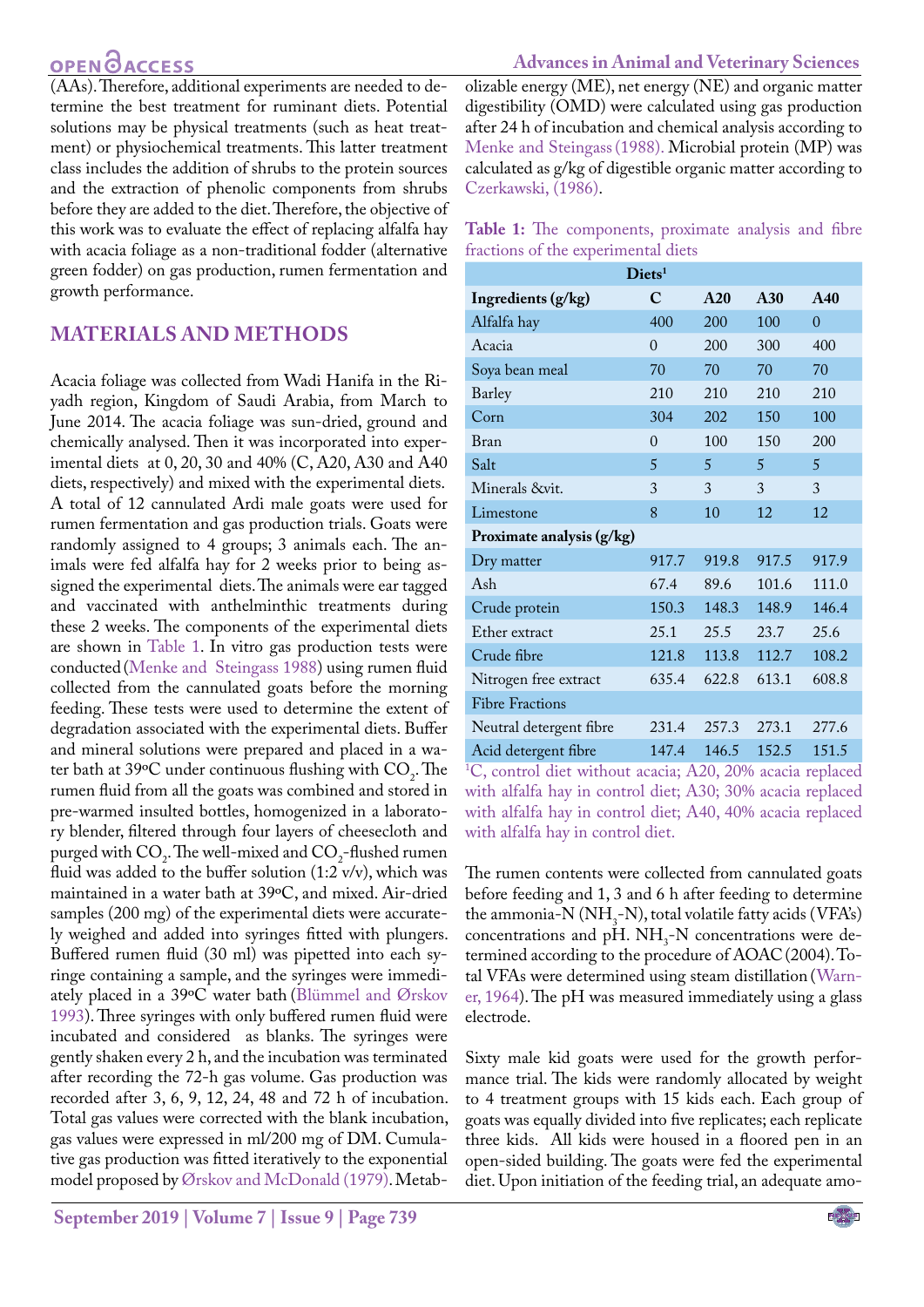### **Advances in Animal and Veterinary Sciences**

<span id="page-2-0"></span>**Table 2:** Cumulative gas production (ml) produced from the experimental diets with or without acacia during 72 h incubation

| $\bf Diets1$     |                   | <b>Incubation Times (h)</b> |                    |                    |                    |                    |                    |  |  |  |
|------------------|-------------------|-----------------------------|--------------------|--------------------|--------------------|--------------------|--------------------|--|--|--|
|                  | 3                 | 6                           | 9                  | 12                 | 24                 | 48                 | 72                 |  |  |  |
| $\mathbf C$      | 5.94 <sup>a</sup> | $13.00^{ab}$                | 15.89 <sup>b</sup> | 16.56 <sup>b</sup> | 18.89a             | 19.44 <sup>b</sup> | 19.56 <sup>b</sup> |  |  |  |
| A20              | $6.44^{\circ}$    | $13.78^{\circ}$             | 17.89a             | $18.78^{\circ}$    | $19.22^{\rm a}$    | $21.33^{\circ}$    | 21.89a             |  |  |  |
| A30              | 4.83 <sup>b</sup> | 9.44c                       | $12.11^{\circ}$    | 13.78c             | 14.89 <sup>b</sup> | 16.00 <sup>d</sup> | 16.89 <sup>d</sup> |  |  |  |
| A40              | $5.33^{b}$        | 11.56 <sup>b</sup>          | 14.78 <sup>b</sup> | $14.44^c$          | 16.00 <sup>b</sup> | 17.89c             | 18.00 <sup>c</sup> |  |  |  |
| SEM <sup>2</sup> | 0.143             | 0.371                       | 0.399              | 0.382              | 0.366              | 0.372              | 0.362              |  |  |  |
| P-Value          | 0.0001            | 0.0001                      | 0.0001             | 0.0001             | 0.0001             | 0.0001             | 0.0001             |  |  |  |

P-Value <0.0001 <0.0001 <0.0001 <0.0001 <0.0001 <0.0001 <0.0001 1 C, control diet without acacia; A20, 20% acacia replaced with alfalfa hay in control diet; A30; 30% acacia replaced with alfalfa hay in control diet; A40, 40% acacia replaced with alfalfa hay in control diet.

2 Standard error of mean.

a<sup>-d</sup> Mean values within a column with unlike superscript letters were significantly different (p<0.05).

<span id="page-2-1"></span>**Table 3:** Parameters of gas production produced from the experimental diets with or without acacia during 72 h incubation

|                         | $\bf{D}$ iets <sup>1</sup> |                      |                    |                      |                  |                |  |  |
|-------------------------|----------------------------|----------------------|--------------------|----------------------|------------------|----------------|--|--|
| Parameters <sup>2</sup> | C                          | A20                  | <b>A30</b>         | A40                  | SEM <sup>3</sup> | <b>P-Value</b> |  |  |
| $a+b$ (ml)              | 19.29 <sup>b</sup>         | $21.13^{\circ}$      | 16.34 <sup>d</sup> | $17.48^{\circ}$      | 0.345            | 0.0001         |  |  |
| $c$ (ml/h)              | $0.224$ <sup>a</sup>       | $0.228$ <sup>a</sup> | 0.162 <sup>b</sup> | $0.237$ <sup>a</sup> | 0.009            | 0.068          |  |  |

<sup>1</sup>C, control diet without acacia; A20, 20% acacia replaced with alfalfa hay in control diet; A30; 30% acacia replaced with alfalfa hay in control diet; A40, 40% acacia replaced with alfalfa hay in control diet.

<sup>2</sup>Cumulative gas production data were fitted to the model of Ørskov and McDonald (1979), Gas (Y) = a + b (1-exp<sup>-ct</sup>), where; a  $=$  the gas production from the immediately soluble fraction, b  $=$  the gas production from the insoluble fraction,  $a+b =$  potential degradability, c the gas production rate constant for the insoluble fraction  $(b)$ ,  $t =$  incubation time. 3 Standard error of means.

 $a-d$  Mean values within a row with unlike superscript letters were significantly different (p<0.05).

<span id="page-2-2"></span>**Table 4:** Predicted of metabolizable energy (ME), net energy (NE), organic matter digestibility (OMD) and microbial protein (MP) in vitro from the experimental diets with or without acacia after 24 h incubation

|                     |                    |                   | $\bf Diets1$       |                    |                  |         |
|---------------------|--------------------|-------------------|--------------------|--------------------|------------------|---------|
| Items               | $\mathbf C$        | A20               | A30                | A40                | SEM <sup>2</sup> | P-Value |
| ME (MJ/kg DM)       | 5.29a              | 5.16 <sup>a</sup> | 4.35 <sup>b</sup>  | 4.47 <sup>b</sup>  | 0.08             | 0.0001  |
| NE (MJ/kg DM)       | 3.86 <sup>a</sup>  | $3.88^{a}$        | 3.49 <sup>b</sup>  | 3.59c              | 0.03             | 0.0001  |
| $OMD(\%)$           | 38.87 <sup>a</sup> | $39.23^{\circ}$   | 35.48 <sup>b</sup> | 36.41 <sup>b</sup> | 0.32             | 0.0001  |
| $MP (g/kg OMD)^{3}$ | 46.89a             | $47.32^{\circ}$   | 42.87 <sup>b</sup> | 43.93 <sup>b</sup> | 0.38             | 0.0001  |

MP (g/kg OMD)<sup>3</sup>  $30\%$   $47.32^4$   $42.87^6$   $43.93^6$   $43.93^6$   $43.93^8$   $43.93^8$   $43.93^8$   $43.93^8$   $43.93^8$   $43.93^8$   $43.93^8$   $43.93^8$   $43.93^8$   $43.93^8$   $43.93^8$   $43.93^8$   $43.93^8$   $43.93^8$   $43.93^8$   $43.93^$ in control diet; A40, 40% acacia replaced with alfalfa hay in control diet.

2 Standard error of means.

 $\rm{^{3}MP}$  (g/kg OMD) according to Czerkawski $\rm{^{14}}$ .

a,b,c Mean values within a row with unlike superscript letters were significantly different ( $p$ <0.05).

unt of feed was provided. Data of feed consumption were recorded weekly, and the goats were weighed once per fortnight before feeding.

[and Goodchild](#page-6-11) (1996). The data were subjected to statistical analysis using SAS (1998).

### **RESULTS**

Samples of the experimental diets were chemically for moisture, ash, ether extract, crude fibre and crude protein according to the procedure of [AOAC](#page-6-9) (2004). Neutral detergent fibre (NDF) and acid detergent fibre (ADF) were determined according to the method of [Van Soest et al.](#page-6-10) [\(1991\).](#page-6-10) The extractable total phenols and total , condensed tannins in acacia were determined as described by [Makker](#page-6-11) and 3.5%, respectively.

**September 2019 | Volume 7 | Issue 9 | Page 740**

The proximate analysis and fibre fractions of the experimental diets are presented in [Table 1.](#page-1-0) The total phenols, total tannins and condensed tannins in acacia were 5.4, 3.9

Cumulative gas production for the experimental diets with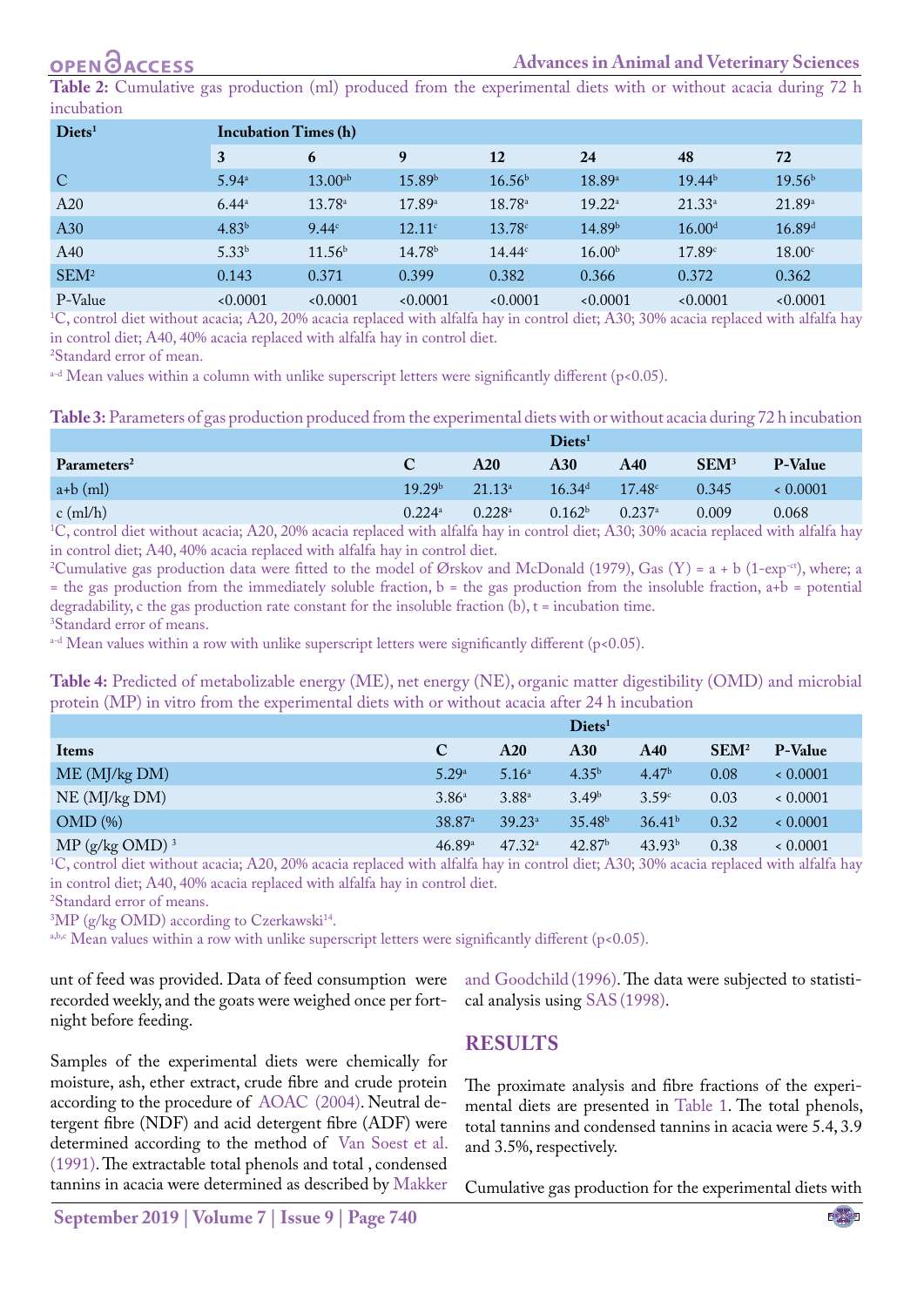

**Advances in Animal and Veterinary Sciences**

<span id="page-3-0"></span>**The 5:** Effect of the experimental diets with or without acacia on pH in the rumen of Ardi goats

|                      |      |      | $\bf Diets1$ |            |                  |                |
|----------------------|------|------|--------------|------------|------------------|----------------|
| <b>Feeding Times</b> | C    | A20  | A30          | <b>A40</b> | SEM <sup>2</sup> | <b>P-Value</b> |
| 0h                   | 6.26 | 6.50 | 6.13         | 6.43       | 0.08             | 0.400          |
| 1 <sub>h</sub>       | 6.13 | 6.09 | 5.84         | 6.18       | 0.10             | 0.738          |
| 3h                   | 6.06 | 6.18 | 5.96         | 6.19       | 0.07             | 0.717          |
| 6h                   | 5.86 | 6.02 | 5.90         | 5.99       | 0.08             | 0.917          |

6h 5.86 6.02 5.90 5.99 0.08 0.917 1 C, control diet without acacia; A20, 20% acacia replaced with alfalfa hay in control diet; A30; 30% acacia replaced with alfalfa hay in control diet; A40, 40% acacia replaced with alfalfa hay in control diet. 2 Standard error of mean.

<span id="page-3-1"></span>**Table 6:** Effect of the experimental diets with or without acacia on ammonia nitrogen concentrations (mg/ 100 ml rumen liquid) in the rumen of Ardi goats

|                      |             |                 | $\bf Diets1$      |                   |                  |                |
|----------------------|-------------|-----------------|-------------------|-------------------|------------------|----------------|
| <b>Feeding Times</b> | $\mathbf C$ | A20             | A30               | A40               | SEM <sup>2</sup> | <b>P-Value</b> |
| 0 <sub>h</sub>       | $9.82^{a}$  | $10.15^{\circ}$ | 7.34 <sup>b</sup> | 7.00 <sup>b</sup> | 0.46             | 0.095          |
| 1 <sub>h</sub>       | 12.17       | 9.96            | 10.56             | 9.90              | 1.19             | 0.936          |
| 3h                   | 7.70        | 8.25            | 7.46              | 7.36              | 0.78             | 0.902          |
| 6h                   | 8.26        | 9.12            | 8.13              | 8.30              | 0.43             | 0.981          |

6h 8.26 9.12 8.13 8.30 0.43 0.981 1 C, control diet without acacia; A20, 20% acacia replaced with alfalfa hay in control diet; A30; 30% acacia replaced with alfalfa hay in control diet; A40, 40% acacia replaced with alfalfa hay in control diet.

2 Standard error mean.

a,b Mean values within a row with unlike superscript letters were significantly different ( $p$ <0.05).

<span id="page-3-2"></span>**Table 7:** Effect of the experimental diets with or without acacia on volatile fatty acids concentrations (mmol/ 100 ml rumen liquid) in the rumen of Ardi goats

|                      |                   |                | $\bf Diets1$      |                    |                  |                |
|----------------------|-------------------|----------------|-------------------|--------------------|------------------|----------------|
| <b>Feeding Times</b> | $\mathbf C$       | A20            | <b>A30</b>        | A40                | SEM <sup>2</sup> | <b>P-Value</b> |
| 0 <sub>h</sub>       | 2.58 <sup>b</sup> | $3.13^{a}$     | 2.64 <sup>b</sup> | $2.76^{ab}$        | 0.12             | 0.117          |
| 1 <sub>h</sub>       | 4.18 <sup>a</sup> | $3.50^{ab}$    | 2.39c             | $3.19$ bc          | 0.19             | 0.002          |
| 3h                   | 3.05 <sup>b</sup> | $3.77^{\circ}$ | 2.11c             | 3.64 <sup>ab</sup> | 0.17             | 0.0002         |
| 6h                   | 3.10 <sup>b</sup> | $3.80^{\circ}$ | 3.05 <sup>b</sup> | $3.51^{ab}$        | 0.12             | 0.068          |

6h  $3.10^{\circ}$   $3.80^{\circ}$   $3.05^{\circ}$   $3.51^{\circ}$   $0.12$   $0.068$ <br><sup>1</sup>C, control diet without acacia; A20, 20% acacia replaced with alfalfa hay in control diet; A30; 30% acacia replaced with alfalfa hay in control diet; A40, 40% acacia replaced with alfalfa hay in control diet.

2 Standard error mean.

a,b,c Mean values within a row with unlike superscript letters were significantly different ( $p$ <0.05).

<span id="page-3-3"></span>Table 8: Performance growth of Ardi male goats fed the experimental diets<sup>1</sup>

| $\bf Diets^2$                 |                      |                    |                    |                    |                  |                |  |
|-------------------------------|----------------------|--------------------|--------------------|--------------------|------------------|----------------|--|
| Item                          | $\mathbf C$          | A20                | A30                | A40                | SEM <sup>3</sup> | <b>P-Value</b> |  |
| Feeding period, day           | 84                   | 84                 | 84                 | 84                 |                  |                |  |
| Initial weight, kg            | 20.66                | 20.32              | 20.38              | 20.60              | 0.265            | 0.9684         |  |
| Final weight, kg              | 34.70 <sup>a</sup>   | 31.05 <sup>b</sup> | 30.68 <sup>b</sup> | $27.31^{\circ}$    | 0.752            | 0.0008         |  |
| DM intake, kg d <sup>-1</sup> | 1.08 <sup>a</sup>    | 1.03 <sup>a</sup>  | $1.04^{\circ}$     | 0.902 <sup>b</sup> | 0.038            | 0.0113         |  |
| Gain, kg $d^{-1}$             | $0.167$ <sup>a</sup> | 0.128 <sup>b</sup> | 0.123 <sup>b</sup> | 0.080 <sup>c</sup> | 0.018            | 0.0003         |  |

1 Values represent means of 5 pens, 3 kids each per treatment.

<sup>2</sup>C, control diet without acacia; A20, 20% acacia replaced with alfalfa hay in control diet; A30; 30% acacia replaced with alfalfa hay in control diet; A40, 40% acacia replaced with alfalfa hay in control diet.

3 Standard error of means.

<sup>a, b, c</sup> Means within rows not sharing the same letter (s) differ (p<0.05).

or without acacia during 72 h of incubation is shown in [Ta-](#page-2-0) [ble 2.](#page-2-0) There were significant differences in gas production

**September 2019 | Volume 7 | Issue 9 | Page 741**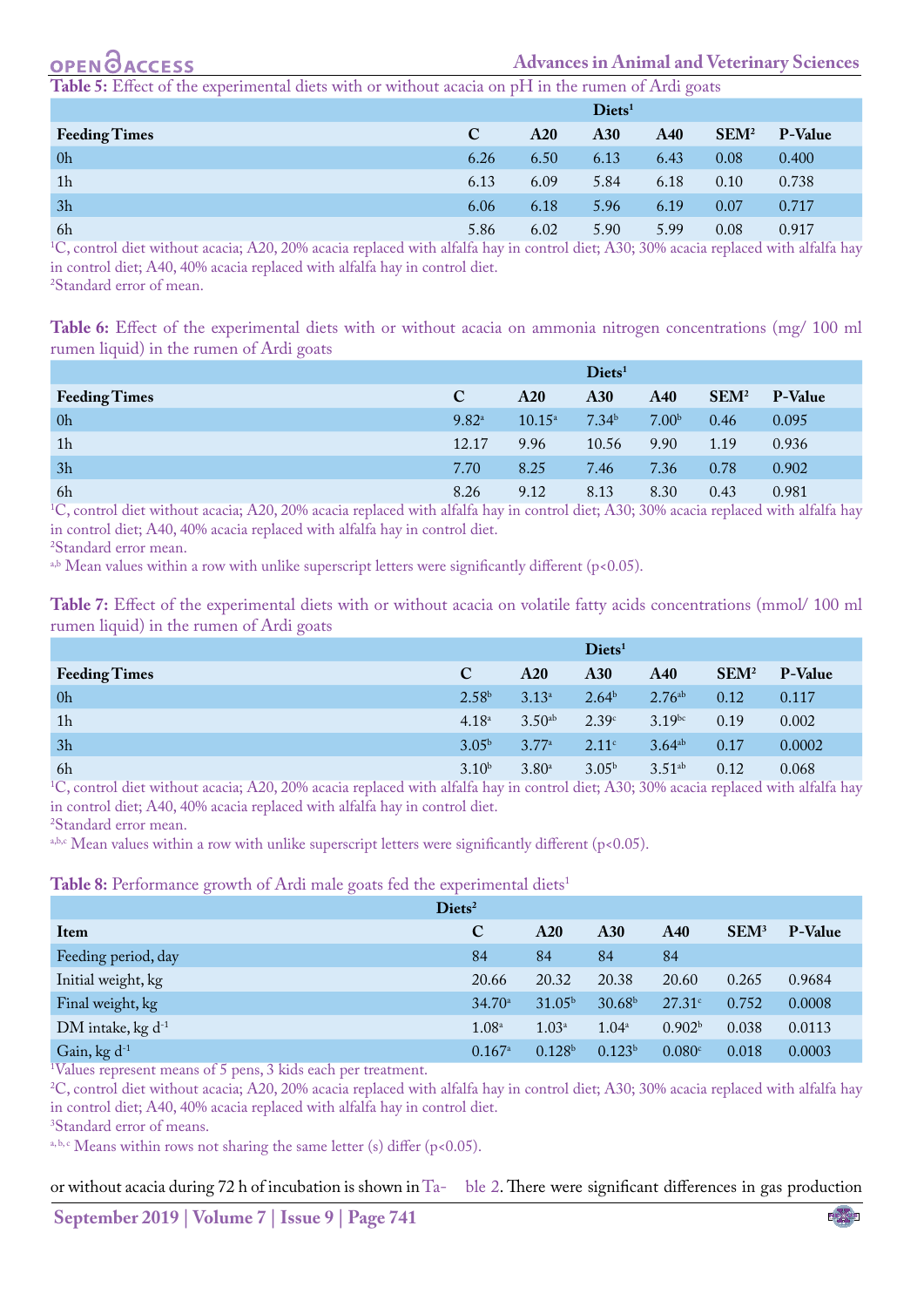among the four diets; moreover, dietary acacia supplementation had an effect on gas production during incubation. The potential degradability (a+b) of the experimental diets is presented i[n Table 3.](#page-2-1) The values were 16.34, 17.48, 19.29 and 21.13 ml for the A30, A40, C and A20 diets, respectively, with significant (p<0.05 ) differences. The lowest gas production rate (c) was recorded for A30 diet, followed by C, A20 and A40 diets ([Table 3\)](#page-2-1). The predicted values of ME, NE, OMD and MP are shown in [Table 4.](#page-2-2) The statistical analysis revealed significant differences in ME, NE, OMD and MP among the experimental diets.

There were no significant differences in pH among the experimental diets before feeding nor 1, 3 and 6 h after feeding ([Table 5](#page-3-0)). [Table \(6\)](#page-3-1) showed that the  $NH<sub>3</sub>$ -N concentrations (mg/100 ml of rumen fluid) in goats fed the experimental diets. There were no significant differences among the experimental diets after feeding, but significant differences did occurred among the diets before feeding [\(Table 6](#page-3-1)). The statistical analysis revealed significant differences in total VFA concentration among all diets ([Table](#page-3-2) [7](#page-3-2)).

[Table 8](#page-3-3) shows the growth performance of kids fed the experimental diets. There were significant differences in dry matter intake between A40 diet and C, A20 and A30 diets. The lowest value of dry matter intake was recorded for the A40 diet. There was a significant difference in the final weight of kids between the control Cdiet and other diets, while there was no significant difference between A20 and A30 diets. The highest average daily gain of kids was recorded for C diet, followed by A20, A30 and A40 diets, but there was no significant (p>0.05) difference between A20 and A30 diets.

### **DISCUSSION**

Protein metabolism in the rumen is the result of the metabolic activity of ruminal microorganisms. Consequently, controlling the degradation of dietary protein to balance the protein supply from microbial synthesis is of great interest to ruminant nutritionists and microbiologists [\(El-Waziry, 2007;](#page-6-0) [El-Waziry et al., 2005](#page-6-12)). The improvement of ruminant protein is a matter of great practical concern; the amounts of protein and AA's delivered to the intestine commonly limit the productivity of ruminant animals, as shown by their responses to post-ruminal supplementation [\(Ipharraguerre et al., 2005\)](#page-6-13). It seems that rumen-protected soy products must be combined with other ruminal undegradable protein (RUP) sources and/or rumen-protected AA's that complement their essential AA profiles. The crude protein source modulates the intestinal supply of AA's by affecting the passage of RUP and microbial nitrogen (metabolizable protein) to the lower gastrointestinal tract[\(Ipharraguerre et al., 2005\)](#page-6-13). In addition, the

**September 2019 | Volume 7 | Issue 9 | Page 742**

There were significant differences  $(p<0.05)$  in gas production among the experimental diets; however, acacia-containing diets (except the A20 diet) reduced gas production during incubation period compared to the C diet, and the lowest gas production during the 72 h incubation period was recorded for the A30. The decrease in gas production resulting from the acacia-containing diet was due to the ability of the tannins to strongly bind to protein [\(Sharifi](#page-6-1)  [et al., 2013;](#page-6-1) [Mcsweeny et al., 2001;](#page-6-14) [Hassanat & Benchaar,](#page-6-15)  [2013](#page-6-15)). The same pattern was observed for the A30 diet in terms of a+b and the c ([Table 3](#page-2-1)); therefore, the A30 diet had the lowest values of a+b and c. A similar reduction in the c by tannin supplementation has been reported in studies using quebracho tannins([El-Waziry, 2007](#page-6-0); [Sharifi](#page-6-1)  [et al., 2013](#page-6-1); [Min et al., 2003\)](#page-6-3). Gas production, a+b and the c were low due to the presence of tannins in the acacia-containing diets, especially the A30 diet. Tannins may affect the utilization of protein in forages by reducing the digestive enzymatic activity in the rumen and binding to feed protein ([Mcsweeny et al., 2001;](#page-6-14) [Tabacco et al., 2006](#page-6-16); [Khattab, 2007\)](#page-6-17). There were significant differences in the predicted ME, NE, OMD and MP between the C/A20 and A30/A40 diets ([Table 4\)](#page-2-2). The values of ME, NE, OMD and MP attributed to the amount of gas produced at 24 h for the A30 and A40 diets whereas it lower than those for the C and A20 diets because the energy values and OMD were calculated from the amount of gas produced after 24 h of incubation period and MP was calculated using OMD ([Menke and Steingass, 1988;](#page-6-5) [Tabacco et](#page-6-16)  [al., 2006\)](#page-6-16). The low values of MP in the acacia-containing

NE**X**US

contribution of RUP to the ruminal outflow of total protein and its AA composition impacts the pattern of AA's available for absorption in the small intestine. This limitation has motivated the development of several methods for decreasing the ruminal degradability of proteins in SBM and soybean seeds. Some of the most effective methods for this purpose that are approved for commercial use involve the control administration of heat to soybeans and the application of heat when adding reducing sugars or tannic acid treatments. Tannins are polyphenolic compounds of plant origin that bind with proteins. There are two distinct types of tannins: hydrolysable tannins and condensed tannins. Treating SBM with tannic acid (hydrolysable tannins) using an in vitro gas production technique reduces the protein degradation of SBM and the kinetics of gas production ([El-Waziry et al., 2005](#page-6-12)). However, there is still a need to perfect the conditions for protein protection with both hydrolysable and condensed tannins. This study used both hydrolysable and condensed tannins by adding acacia to experimental diets. There was high gas production after the first six hours of incubation for all the experimental diets in the present study ([Table 2\)](#page-2-0). The high gas production at the earlier incubation time was attributed to the fermentation of soluble and rapidly fermentable components of the diet, mainly soluble protein and soluble carbohydrates.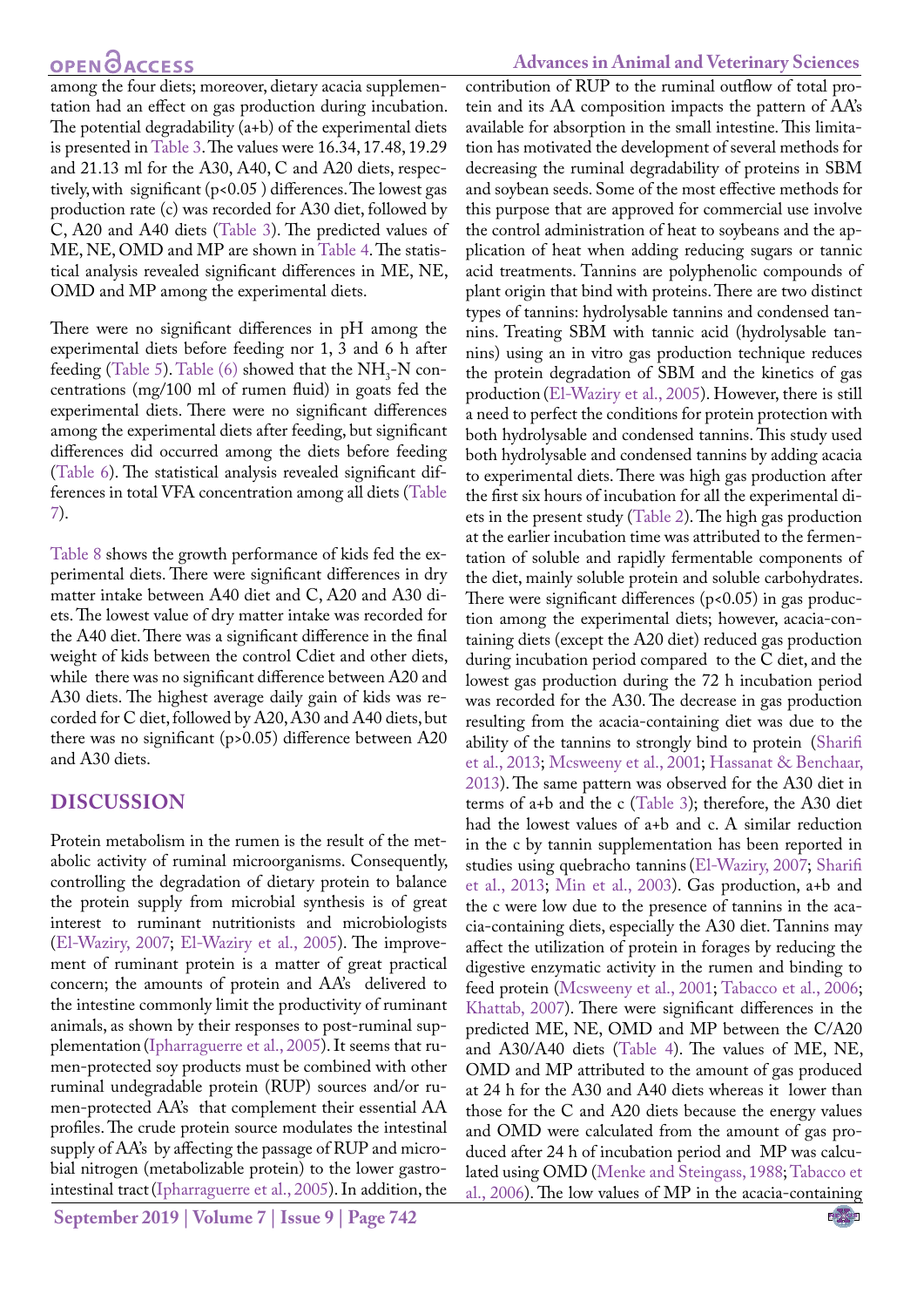**Advances in Animal and Veterinary Sciences**

### diets are in agreement with Khattab (2007) and may be due to the direct adverse effect of acacia tannins on rumen fermentation and the limited nutrient supply for MP synthesis([Sharifi et al., 2013\)](#page-6-1). None of the acacia-containing diets had an effect on pH before feeding nor after feeding [\(Table 5](#page-3-0)). The rumen pH values obtained in the present study were in the favourable range for microbial activity. In the current study, there were no significant differences in  $NH<sub>3</sub>$ -N concentration among the experimental diets after feeding, although the concentration did decrease in response to acacia-containing diets [\(Table 6\)](#page-3-1). The lowest value was recorded for the A30 diet, which can be attributed to the presence of more amount tannins in acacia that decreased the degradation of protein in the diet [\(Sharifi et al.,](#page-6-1) [2013;](#page-6-1) [Hassanat and Benchaar, 2013](#page-6-15); [Khattab, 2007](#page-6-17); [Min](#page-6-18) [et al., 2000;](#page-6-18) [Molan et al., 2001](#page-6-19)). These results are consistent with the a+b and c observed for the same diet (A30). Rumen  $NH_3$ -N concentrations for all the experimental diets were higher than the threshold (5 mg/100 ml) for maximal microbial growth [\(Satter and Slyter, 1974](#page-6-20)). There were significant differences in total VFAs among the experimental diets in the present study ([Table 7](#page-3-2)). The lowest VFA values were recorded for the A30 diet, which was consistent with the results of gas production, a+b, the c, ME, NE, OMD, MP, and  $NH_3$ -N due to the presence of tannins in the acacia-containing diets. The formation of undegradable complexes between tannins and proteins and/or carbohydrates may have reduced the amount of substrate available for fermentation [\(Fall-Toure et al., 1998\)](#page-6-21). The escape of undegradable complexes from the rumen to the abomasum could also explain the low concentrations of protein in the rumen fluid ([Reed, 1995](#page-6-4); [Wiegand et al., 1996](#page-6-22)). The study of [Woodward and Reed \(1997\) i](#page-6-23)ndicated that the low and steady production of VFAs and ruminal  $NH<sub>3</sub>$ -N may resulted from the high fibre content in acacia and from the inhibition of rumen microbes by tannins, which lead to a low rate of deamination ([Hassanat and Benchaar, 2013](#page-6-15)).

Concerning feed intake, there was a significant  $(p<0.05)$ difference between the A40 diet and the C, A20 and A30 diets; while no significant (p>0.05) differences among the C, A20 and A30 diets. However feeding animals with plant species containing a high tannin content appears to significantly reduce feed intake. The lowest values of gain and final weight were recorded in goats fed the A40 diet, which confirmed the adverse relationship between gain and tannin content. The study of [Gebru et al. \(2016\)](#page-6-24) reported that adding *Acacia saligna* to the diets of rams improved their body weight. In the same manner, [Ahmed et al. \(2015a](#page-6-25),[b\)](#page-6-26) established that a mixture of *Atriplex nummularia* and *Acacia saligna* (1:1) could replace berseem (*Medicago sativa*) hay by up to 50% without affecting the performance of Bakri lambs.

### **CONCLUSION**

According to the results of the present study, the presence of tannins in acacia-containing diets, especially the A30 diet, resulted in lower gas production, a+b and c values. Tannins may affect the utilization of nitrogen in diets containing a protein source and forage by binding to the protein and reducing enzymatic activity in the rumen, causing a decrease in protein degradation and  $NH<sub>3</sub>$ -N concentration. Consequently, acacia-containing diets can increase the amount of protein and AAs post-ruminal leading to improved animal performance, as indicated by the greatest daily gain for the C diet, followed by the A20 and A30 diets. Moreover, there was no adverse effect on the digestion of diets by goats when acacia replaced alfalfa hay by up to 30%.

### **ACKNOWLEDGEMENTS**

This project was funded by the National Plan for Science, Technology and Innovation (MAARIFFAH), King Abdulaziz City for Science and Technology, Kingdom of Saudi Arabia, Award Number **(12-AGR2571-02).**

## **CONFILCT OF INTEREST**

The authors declare no competing financial interest.

## **AUTHORS CONTRIBUTION**

The manuscript was written by Ahmed M. El-Waziry, Abdallah N. Al-Owaimer and edited by Saeid M. Basmaeil. Planning and execution of this work were under the supervision of Ahmed M. El-Waziry; Hassan M. Metwally, Muttaher H. Ali, Muqhim S. Al-Harbi collected the samples and conducted an experiment under the supervision of Ahmed M. El-Waziry, Saeid M. Basmaeil, Abdallah N. Al-Owaimer. All authors read and approved the final manuscript.

### **REFERENCES**

- <span id="page-5-0"></span>• Abarghuei MJ, Rouzbehan Y, Alipour D (2010). The influence of the grape pomace on the ruminal parameters of sheep. Livestock Sci. 132: 73-79. [https://doi.org/10.1016/j.](https://doi.org/10.1016/j.livsci.2010.05.002 ) [livsci.2010.05.002](https://doi.org/10.1016/j.livsci.2010.05.002 )
- <span id="page-5-1"></span>• Abarghuei MJ, Rouzbehan Y, Alipour D (2015). The effect of tannin in grape pomace and oak leaf on the in vitro organic matter digestibility and in situ disappearance of sheep. Iran. J. Appl. Sci. 5: 95-103.
- <span id="page-5-2"></span>• Abdu SB, Hasan MR, Adamu HY, Yashimi SM, Abdullahi MJ (2012). Intake, nutrient digestibility and nitrogen balance of *Acacia auriculate*, *Gmelina arborea*, *Albizia lebbeck* and *Butryospermum parkii* by Yankasa Bucks. Iran. J. Appl. Sci. 2: 121-125.